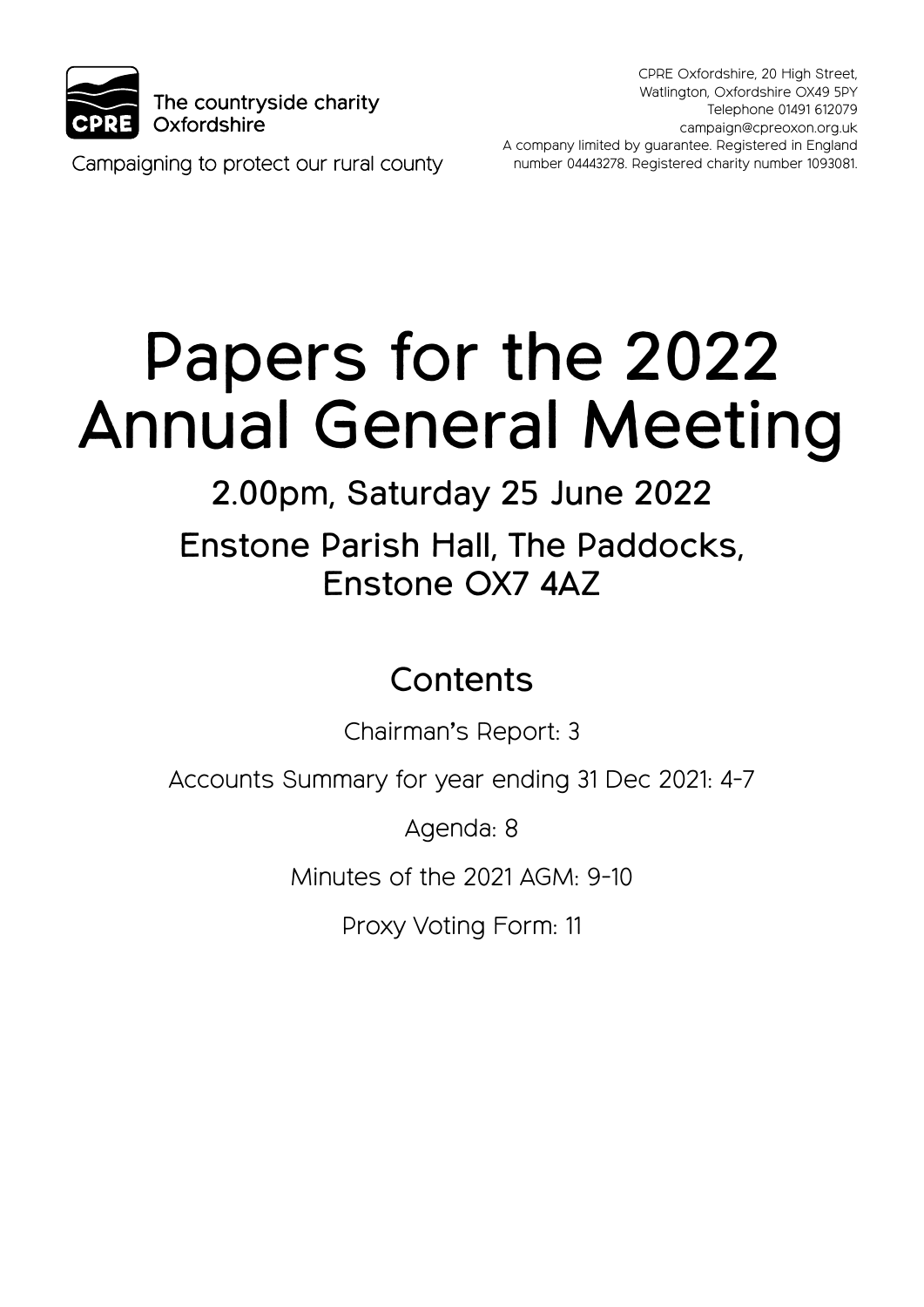

#### Directions to Enstone Parish Hall

From Oxford A44: Turn left after Worths Texaco garage, take next right onto Cox's Lane – the Parish Hall (signposted) is on the right at the entrance to The Paddocks.

From Chipping Norton A44: Turn right after Adams Stores on left, Primary School on right and Enstone House care home in front, onto Cox's Lane – the Parish Hall (signposted) is the second turning on the left at the entrance to The Paddocks.

From Great Tew / The Bartons B4022: Head towards Charlbury, at A44 junction continue across junction, with Worths Texaco garage on left, take next right onto Cox's Lane – the Parish Hall (signposted) is on the right at the entrance to The Paddocks.

From Charlbury B4022: Approximately 400m before A44 junction, turn left onto Cox's Lane – the Parish Hall (signposted) is on the right at the entrance to The Paddocks.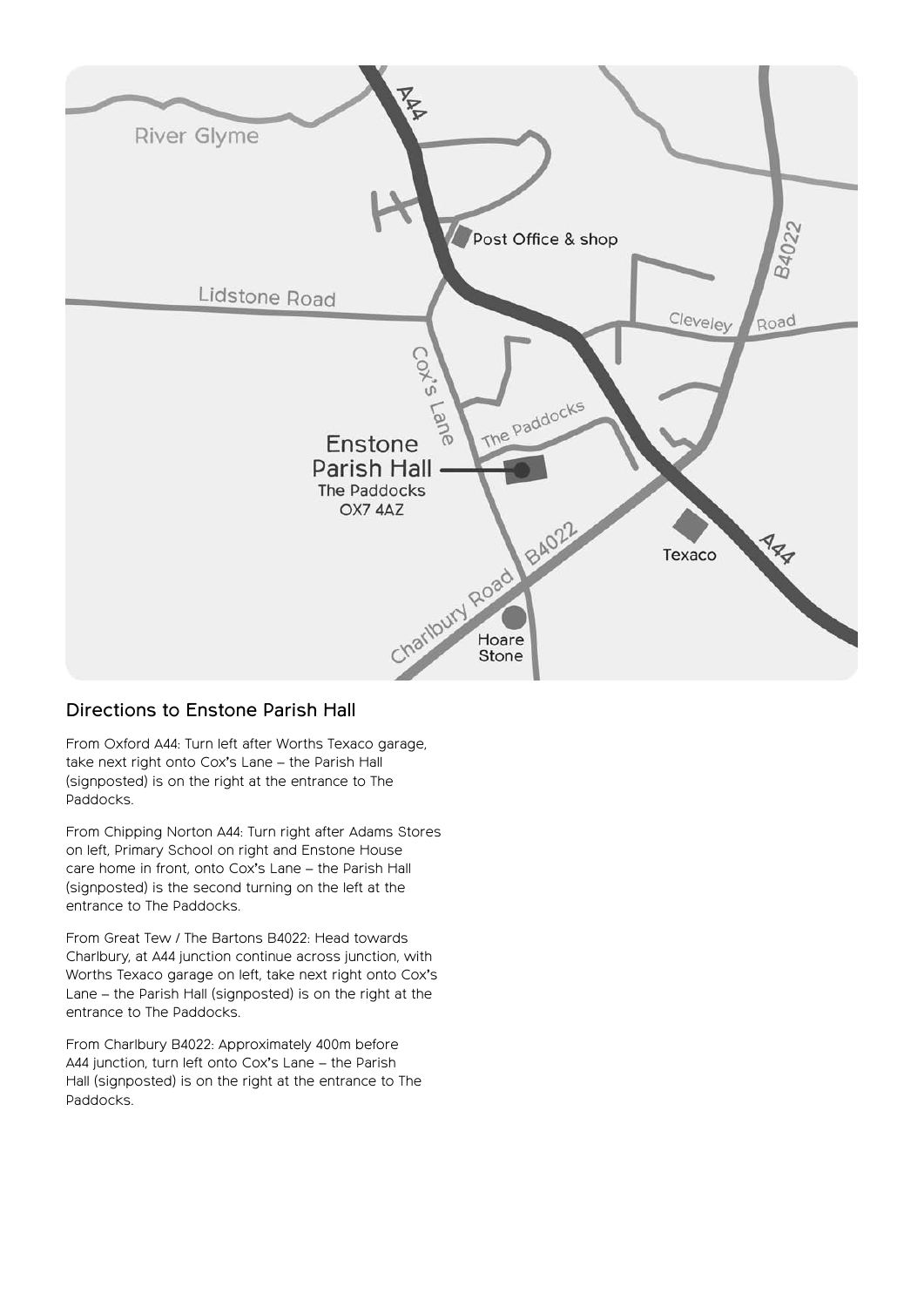# The Campaign to Protect Rural England, Oxfordshire (CPRE Oxfordshire Branch)

### Trustees' annual report for the year end 31 December 2021 (Incorporating the Directors' Report)

This information is extracted from the Full Trustees' Annual Report & Accounts for the year end 31 December 2021, copies of which are available via the Branch Office T: 01491 612079 E: administrator@cpreoxon.org.uk

### Activities in 2021

2021 saw our 90th birthday celebrations. Despite the Covid restrictions we celebrated with style, with a garden party (socially distanced), in the garden of one of our founders, and a fascinating four part webinar series on the future of the English Countryside. Our 90th birthday appeal exceeded our expectations (raising over £16,000) and will secure our finances in the coming years. Thank you for everyone who contributed to our appeal and our activities throughout the year.

It's been a busy year, with many successes and setbacks. Of our many successes our Hedgerow Project stands out. Hedgerows are important for carbon storage, flood prevention and to provide wildlife refuges and corridors, but, perhaps most importantly, they are a

quintessential part of our modern landscape and add considerably to the beauty of our countryside. CPRE and Wild Oxfordshire have been working with the community groups and parish councils of Kidlington, Watlington and Eynsham to plant new hedgerows and rejuvenate ancient ones. This is a real community effort to protect and enhance our environment. I don't know whether it is a 'success' but our report on flooding and sewerage pollution (https:// www.cpreoxon.org.uk/care/water-matters/) invoked a lot of interest. CPRE Oxfordshire sent a survey to the 235 Parish Councils, 15 Town Councils and 68 Parish Meetings in Oxfordshire. The report showed that at least 17% of towns & parishes in Oxfordshire experience flooding problems and at least 20% of towns & parishes experience issues with sewage/sewerage infrastructure. This is a shocking conclusion and there is a growing demand that our rivers need cleaning up. In many ways the River Thames and tributaries define the Oxfordshire countryside. Throughout Covid times many people discovered our rivers, for swimming, boating, walking and nature, and there is an increasing demand that they be made 'fit for purpose' and, practically, sewerage discharges should be stopped and tour rivers have designated bathing water status. Through 2021 the Oxfordshire 2050 Plan has been developed and consulted on. We welcome strategic planning, but it is vital it is got right! We have made robust representations, covering, for example, the growth forecasts and the need to protect our existing designated landscapes (the Green Belt and AONBs) and expand this protection to the Nature Recovery Networks. We have serious reservations about the methodologies used to project future populations and the decision making processes. Who decides what growth Oxfordshire will aim for in the future? Is it the communities

or developers? We will be following the plan very closely in 2022. A major concern across the county is the rash of applications to build solar farms in our open countryside. These are big developments, typically exceeding 100ha. Most worrying is a recent application at the Baldons, South Oxfordshire, which was approved at site in the Oxford Green Belt. The 2021 Pathways to Zero Carbon Oxfordshire report (https://www.eci.ox.ac.uk/publications/downloads/ PazCo-final.pdf) suggests we might need 60 such farms across Oxfordshire. The same report suggests we might have to reduce the amount of food we grow as land is diverted to other purposes. I should emphasis we are not against renewable energy but there are other ways (one is to put solar panels on all the industrial warehouses popping up over the county). What we do need is a detailed land use plan and a public debate on how to use and nurture our countryside. Many of us have developed a new appreciation of our green spaces and countryside in last two years. Despite the gathering storms (both real and metaphorical) I would encourage everyone to step back and marvel at our woods, hedgerows, rivers and vistas. They are worth protecting. As part of longer term planning, the Branch will be organising a Strategy Day to take place in early 2022 to enable trustees and District committee members to consider the priorities for campaigning and resources.

Professor Richard Harding, Chairman

### Financial Review

CPRE Oxfordshire has continued to manage its investments to provide funds in the pursuit of its objectives.

The 2021 accounts have been reformatted in line with the Statement of Recommended Practice (SORP). This has meant a restatement of the prior year accounts (2020) to enable a meaningful comparison to be made between the 2020 and 2021 accounts.

There was a net excess of income over expenditure before gains/losses on investments on unrestricted funds of £4,880 (net expenditure of £14,922 in 2020) and net income of £40,876 on restricted funds (net income of £67,854 in 2020). After adjustments for transfers between funds and the unrealised increase in value of investments, there was a net gain in unrestricted funds of £56,014 (net gain of £3,669 in 2020) and a net gain of £40,056 in restricted funds (net gain of £70,612 in 2020). Total unrestricted funds as at 31 December were £455,249 (£399,234 in 2020) and restricted funds were £126,726 (£86,670 in 2020). Total funds were represented by investments and bank and building society accounts and other assets totalled £581,975 (£485,905 in 2020).

The trustees have determined that a reserves policy is not required at the present time. The Charity is in receipt of a regular income and holds an accumulated fund which is sufficient to meet all identified present and future commitments.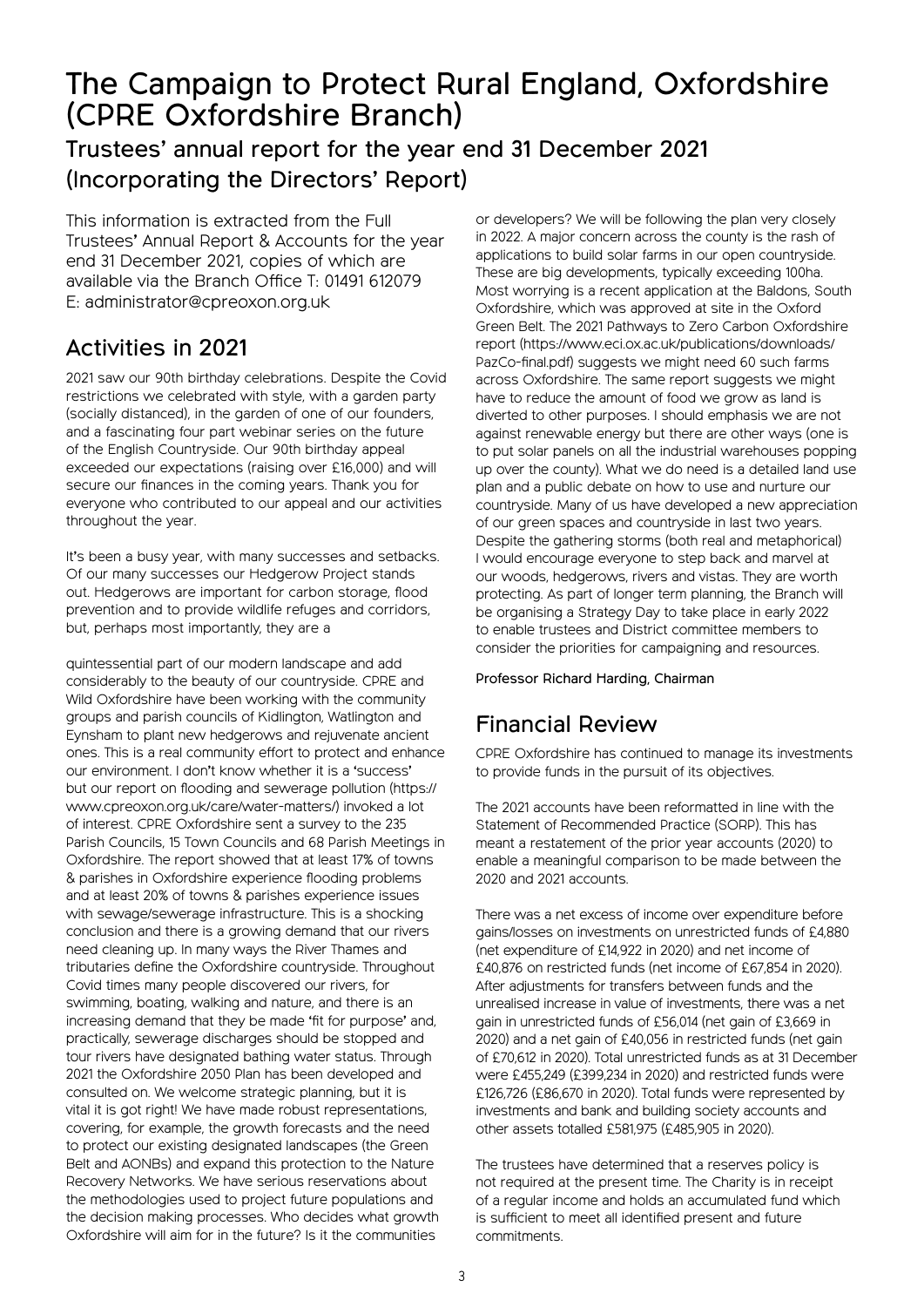### The Oxfordshire Branch of the Campaign to Protect Rural England

# Statement of Financial Activities

### for the year ended 31 December 2021 (including Income and Expenditure Account)

| <b>Notes</b>                             | Fund<br>2021 | Restricted Unrestricted<br>Fund<br>2021 | Total<br><b>Funds</b><br>2021 | Fund<br>2020 | Restricted Unrestricted<br>Fund<br>2020 | Total<br><b>Funds</b><br>2020 |
|------------------------------------------|--------------|-----------------------------------------|-------------------------------|--------------|-----------------------------------------|-------------------------------|
|                                          | £            | £                                       | £                             | £            | £                                       | £                             |
| Income from:                             |              |                                         |                               |              |                                         |                               |
| Donations and legacies                   |              |                                         |                               |              |                                         |                               |
| National subscriptions -<br>branch share |              | 25,934                                  | 25,934                        |              | 24,934                                  | 24,934                        |
| Donations grants and local<br>support    | 89,818       | 49,405                                  | 139,223                       | 107,575      | 15,306                                  | 122,882                       |
| <b>Other Trading Activities</b>          |              |                                         |                               |              |                                         |                               |
| Sale of books                            |              | 2,376                                   | 2,376                         |              | 1,638                                   | 1,638                         |
| Sundry                                   |              | 1,749                                   | 1,749                         |              |                                         |                               |
| Investments                              |              |                                         |                               |              |                                         |                               |
| Dividends COIFCharities                  |              |                                         |                               |              |                                         |                               |
| Investment Funds - Income<br>Units       |              | 11,391                                  | 11,391                        |              | 11,107                                  | 11,107                        |
| Bank Deposit interest                    |              | 238                                     | 238                           |              | 93                                      | 93                            |
| Total income                             | 89,818       | 91,093                                  | 180,911                       | 107,575      | 53,079                                  | 160,654                       |
| Expenditure on:                          |              |                                         |                               |              |                                         |                               |
| Raising Funds                            |              |                                         |                               |              | 0                                       | 0                             |
| Direct Costs of Fundraising              |              | 612                                     | 612                           |              |                                         | 0                             |
| <b>Indirect Costs</b>                    |              | 1,572                                   | 1,572                         |              |                                         |                               |
| Charitable Activities<br>1               | 48,941       | 84,029                                  | 132,970                       | 39,721       | 68,001                                  | 107,722                       |
| Total expenditure                        | 48,941       | 86,213                                  | 135,154                       | 39,721       | 68,001                                  | 107,722                       |
|                                          |              |                                         |                               |              |                                         |                               |
| Net gains(losses) on investments         |              | 50,314                                  | 50,314                        |              | 21,349                                  | 21,349                        |
| Net Income/(expenditure)                 | 40,876       | 55,194                                  | 96,071                        | 67,854       | 6,427                                   | 74,281                        |
| Transfers between funds                  | (820)        | 820                                     | $\mathsf{O}\xspace$           | 2,758        | (2,758)                                 | $\mathsf{O}$                  |
| Net Movement in Funds                    | 40,056       | 56,014                                  | 96,071                        | 70,612       | 3,669                                   | 74,281                        |
| Reconciliation of funds:                 |              |                                         |                               |              |                                         |                               |
| Fund balances at 2020                    | 86,670       | 399,234                                 | 485,904                       | 16,058       | 395,565                                 | 411,623                       |
| Fund balances at 31 December 2021        | 126,726      | 455,249                                 | 581,975                       | 86,670       | 399,234                                 | 485,904                       |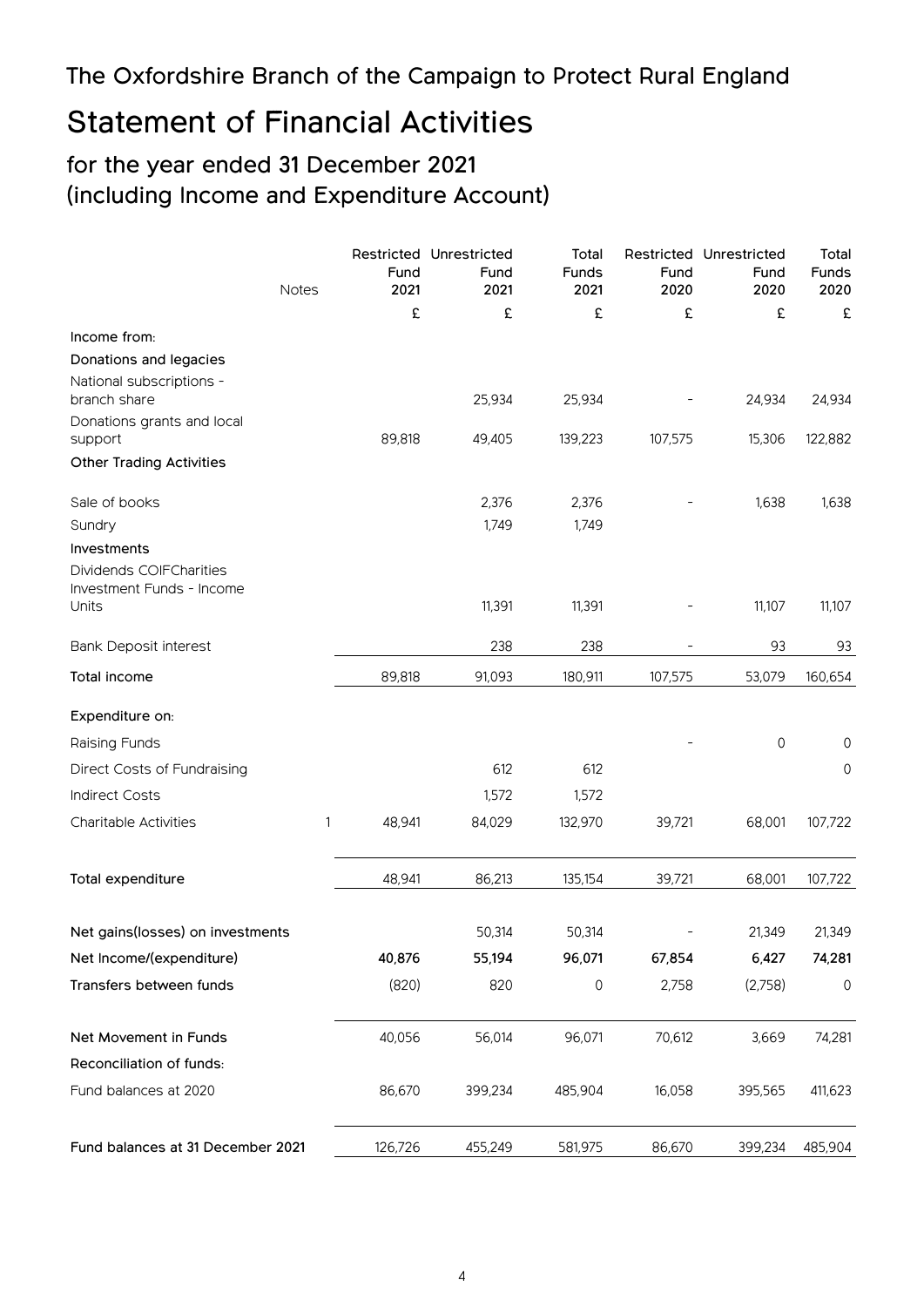# The Oxfordshire Branch of the Campaign to Protect Rural England

# Balance Sheet

### as at 31 December 2021

|                                        |         | Total<br>Funds<br>2021<br>£ |         | Total<br>Funds<br>2020<br>£ |
|----------------------------------------|---------|-----------------------------|---------|-----------------------------|
| Investments at valuation               |         |                             |         |                             |
| COIF Charities Investment Fund         | 422,737 |                             | 372,423 |                             |
| COIF Charities Deposit Accounts        | 42,954  |                             | 31,559  |                             |
|                                        |         | 465,691                     |         | 403,982                     |
| Current assets                         |         |                             |         |                             |
| Barclays Bank - Branch                 | 106,325 |                             | 69,402  |                             |
| Banks & Building Societies - Districts | 4,420   |                             | 5,375   |                             |
| Debtors                                | 7,295   |                             | 7,146   |                             |
| Less : Creditors                       | (1,755) |                             | 0       |                             |
| Net current assets                     |         | 116,285                     |         | 81,923                      |
| Total net assets                       |         | 581,976                     |         | 485,905                     |
| <b>Total Funds</b>                     |         |                             |         |                             |
| Unrestricted Fund                      | 167,800 |                             | 162,100 |                             |
| Revaluation Reserve                    | 287,448 |                             | 237,134 |                             |
|                                        |         | 455,248                     |         | 399,234                     |
| <b>Restricted Funds</b>                |         |                             |         |                             |
| Need not Greed                         | 8,468   |                             | 7,001   |                             |
| <b>GARD</b>                            | 53,000  |                             | 11,750  |                             |
| Donation in Memory of Margot Collins   | 62,500  |                             | 62,500  |                             |
| <b>CDWA</b>                            | 0       |                             | 2,661   |                             |
| Vale District                          | 2,760   |                             | 2,760   |                             |
|                                        |         | 126,728                     |         | 86,672                      |
|                                        |         | 581,976                     |         | 485,905                     |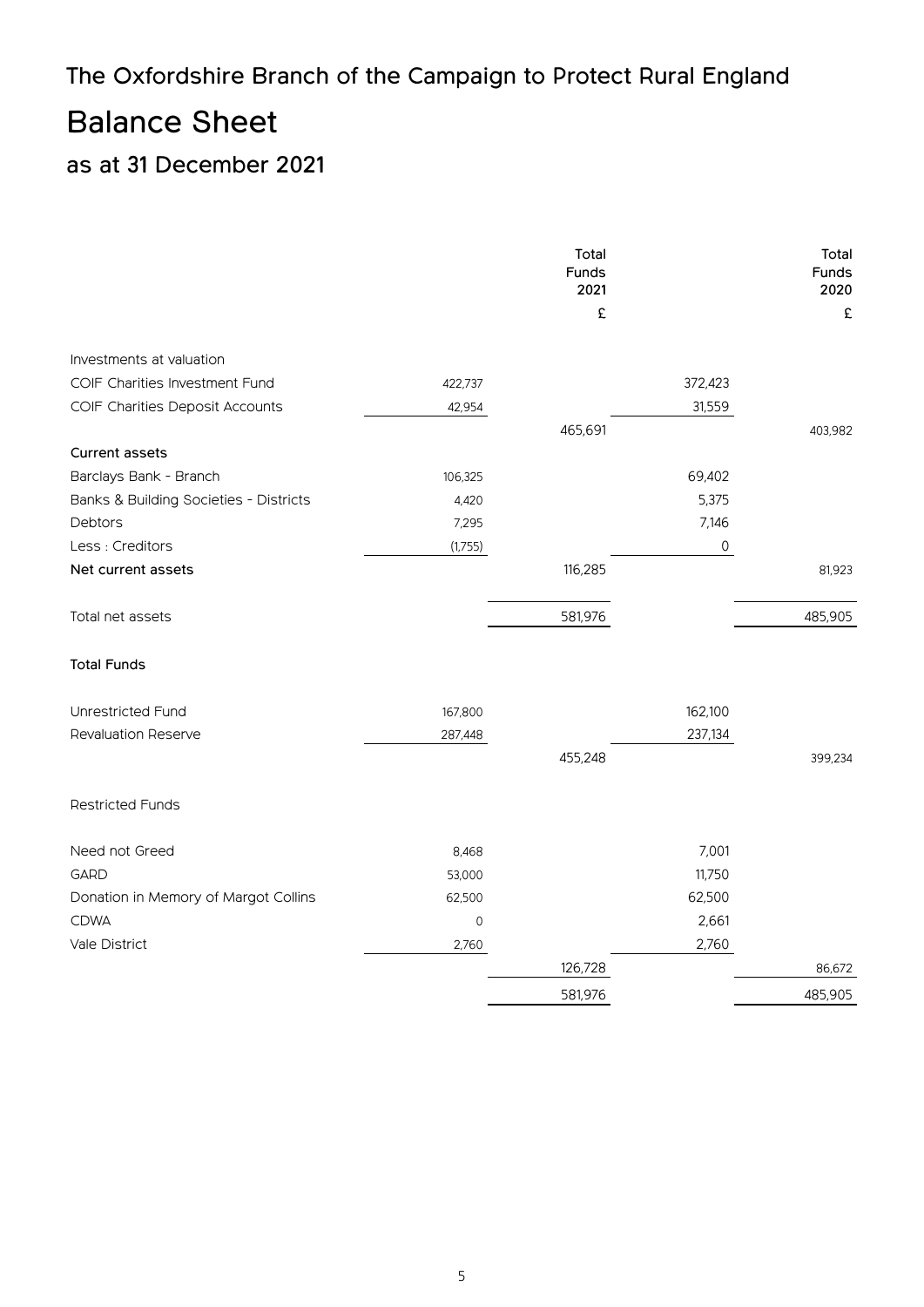# The Oxfordshire Branch of the Campaign to Protect Rural England Note 1: Expenditure on charitable activities

|                                               | Restricted<br>2021  | Unrestricted<br>2021 | Total<br>2021   | Restricted<br>2020 | Unrestricted<br>2020 | Total<br>2020 |
|-----------------------------------------------|---------------------|----------------------|-----------------|--------------------|----------------------|---------------|
|                                               | £                   | £                    | £               | £                  | £                    | £             |
| Campaign Costs                                |                     |                      |                 |                    |                      |               |
| <b>Staff Salaries</b>                         |                     | 57,277               | 57,277          | 9,600              | 45,149               | 54,749        |
| Projects                                      |                     | 5,434                | 5,434           |                    | 10,105               | 10,105        |
| Subscriptions and donations                   | 18,761              | 1,490                | 20,251          | 30,121             | 429                  | 30,550        |
| <b>Bank Charges</b>                           |                     | 260                  | 260             |                    | 177                  | 177           |
| Travel/Expenses                               |                     | 274                  | 274             |                    | 479                  | 479           |
| Telephone/Internet                            |                     | 1,109                | 1,109           | -                  | 1,207                | 1,207         |
| Stationary/Office Expenses                    |                     | 1,147                | 1,147           |                    | 901                  | 901           |
| Web/Email Expenses                            |                     | 3,667                | 3,667           |                    | 57                   | 57            |
| Rent Insurance                                |                     | 5,295                | 5,295           |                    | 5,250                | 5,250         |
| Sundry<br><b>Contractors Costs</b>            | 30,180              | 1,290                | 1,290<br>30,180 |                    | 80                   | 80            |
|                                               | 48,941              | 77,242               | 126,184         | 39,721             | 63,833               | 103,554       |
| Allocated to expenditure on raising<br>funds  |                     | (1,572)              | (1,572)         |                    |                      |               |
|                                               | 48,941              | 75,671               | 124,612         | 39,721             | 63,833               | 103,554       |
| Members newsletters                           |                     | 98                   | 98              |                    | 573                  | 573           |
| Governance                                    |                     |                      |                 |                    |                      |               |
| AGM and Annual Report                         |                     | 7,361                | 7,361           |                    | 3,594                | 3,594         |
| Independent Examination Fees                  |                     | 900                  | 900             |                    |                      |               |
|                                               | $\mathsf{O}\xspace$ | 8,261                | 8,261           |                    | 3,594                | 3,594         |
| Total Expenditure on charitable<br>activities | 48,941              | 84,029               | 132,970         | 39,721             | 68,001               | 107,722       |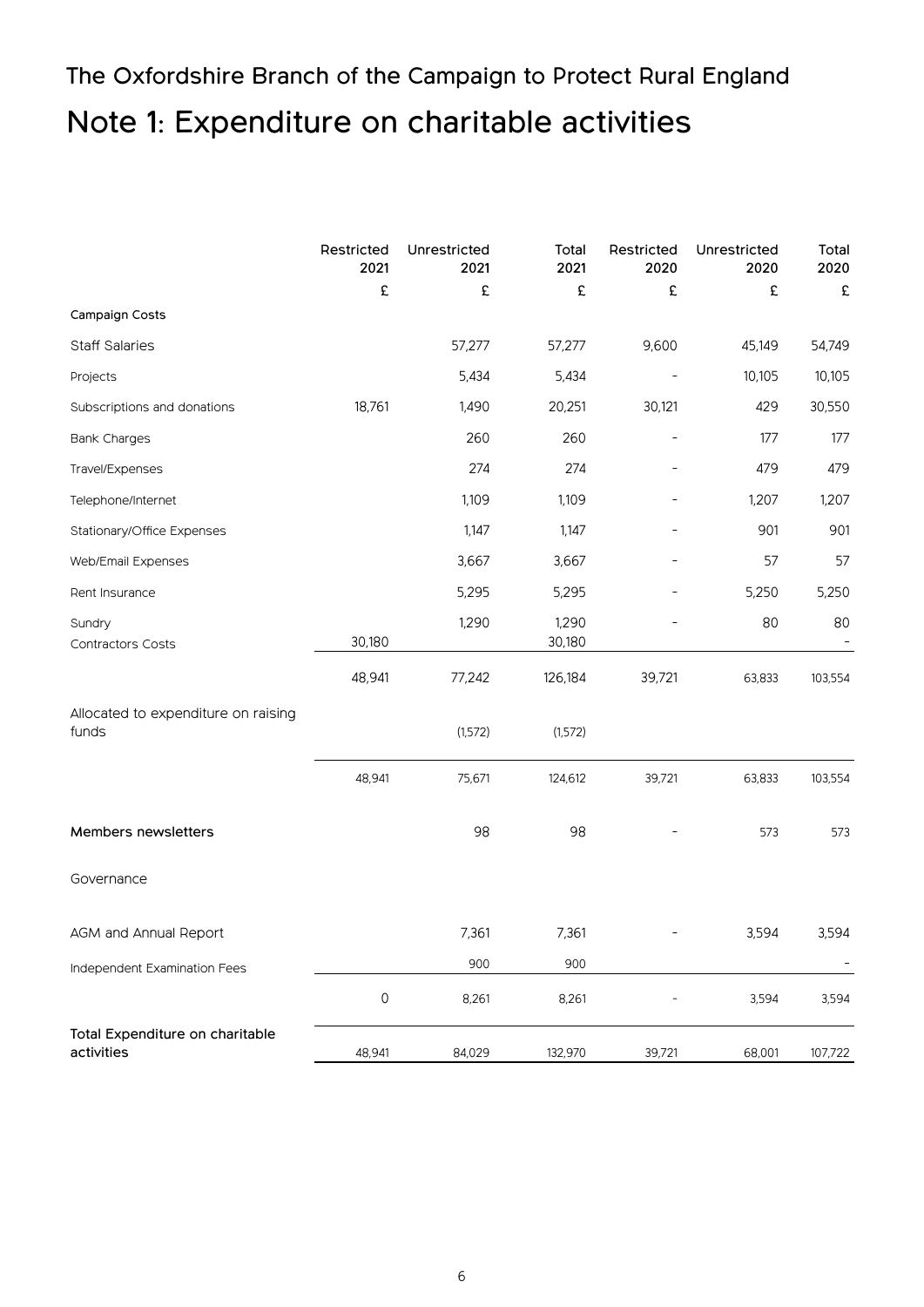# Independent Examiner's Statement to the Trustees of the Oxfordshire Branch of the Campaign to Protect Rural England for the year ended 31 December 2021

I report to the trustees on my examination of the accounts of The Oxfordshire Branch of the Campaign to Protect Rural England for the year ended 31 December 2021.

#### RESPECTIVE RESPONSIBILITIES OF TRUSTEES AND EXAMINER

The charity trustees are responsible for the preparation of the accounts in accordance with the requirements of the Charities Act 2011.

Having satisfied myself that the charity is eligible for independent examination, it is my responsibility to:

- examine the accounts under section 145 of the 2011 Act;
- follow the procedures laid down in the general Directions given by the Charity Commission under section 145(5)(b) of the 2011 Act; and
- state whether particular matters have come to my attention.

#### BASIS OF INDEPENDENT EXAMINERS STATEMENT

My examination was carried out in accordance with general directions given by the Charity Commission. An examination includes a review of the accounting records kept by the charity and a comparison of the accounts presented with those records. It also includes consideration of any unusual items or disclosures in the accounts and seeking explanations from you as trustees concerning any such matters. The procedures undertaken do not provide all the evidence that would be required in an audit, and consequently no opinion is given as to whether the accounts present a "true and fair view" and the report is limited to those matters set out in the statement below.

#### INDEPENDENT EXAMINERS STATEMENT

I have completed my examination. In connection with my examination, no matter has come to my attention:

- 1) which gives me reasonable cause to believe that in any material respect the requirements:
- to keep accounting records in accordance with section 130 of the Charities Act 2011; and
- to prepare accounts which accord with the accounting records, comply with the accounting requirements of section 130 of the Charities Act 2011 and with the methods and principles of the Statement of Recommended Practice: Accounting and Reporting by Charities

#### have not been met; or

2) to which, in my opinion, attention should be drawn in order to enable a proper understanding of the accounts to be reached.

Kelvin Barnes FCCA Barnes4Business Limited Chartered Certified Accountants 12 Murdock Road **Bicester Oxfordshire** OX26 4PP

Date: 31 March 2022

NB: The accounts information presented here is a summarised version. This audit certificate is based on the audit of the full CPRE Oxfordshire 2021 accounts which are available via the CPRE Oxfordshire Branch Office.

T: 01491 612079 E: administrator@cpreoxon.org.uk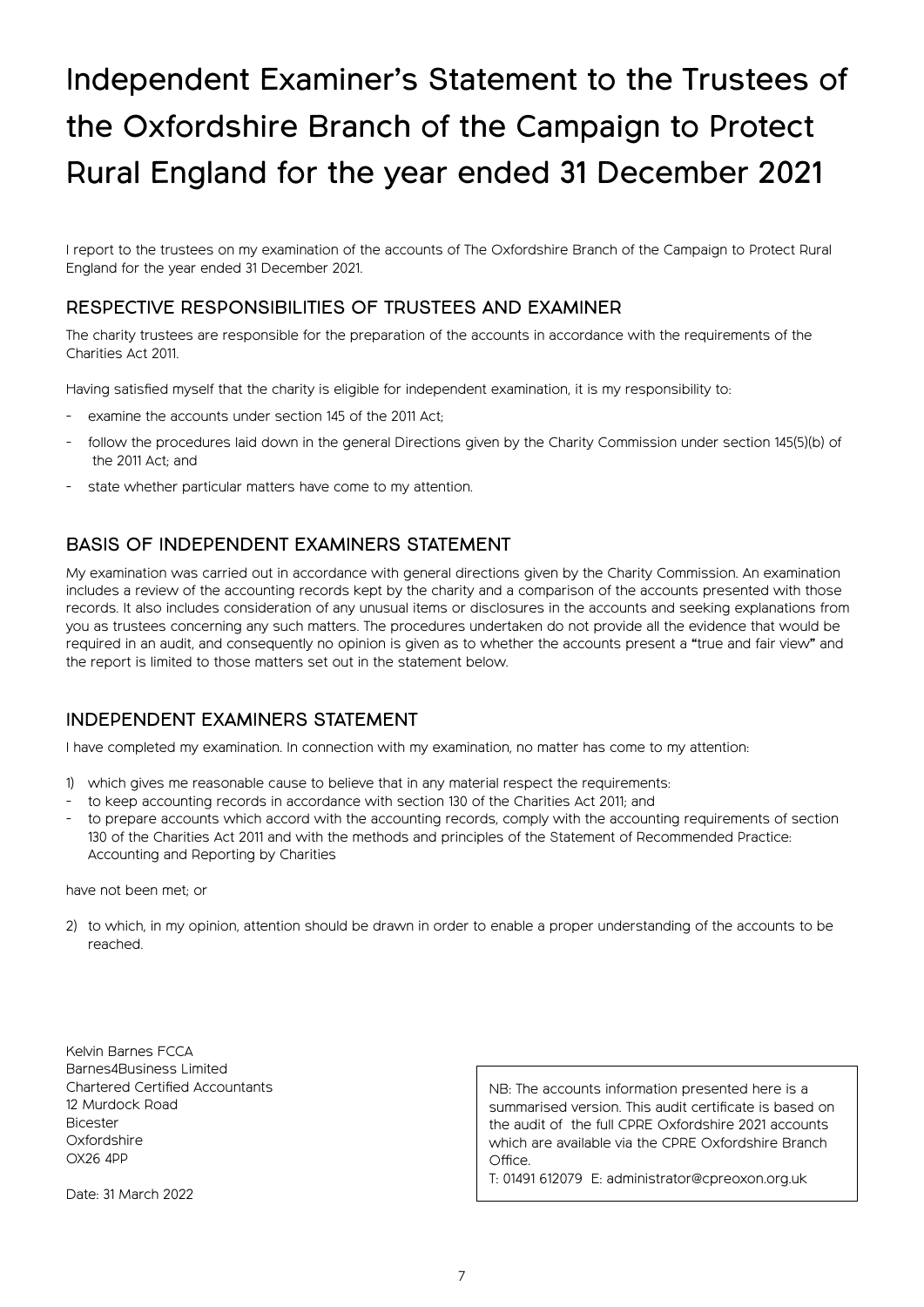# Annual General Meeting 2.00pm, Saturday 25 June 2022, Enstone Parish Hall

Welcome by the Branch President, John Harwood DL Agenda

- 1. Apologies for absence
- 2. Minutes of the 2021 AGM, which took place via Zoom
- 3. Report by the Chairman of the Branch Executive Committee

#### 4. Finance:

Treasurer's Report Adoption of the Annual Report & Accounts 2021

#### 5a. Election of Honorary Officers and Members of the Executive Committee:

President: John Harwood

#### Vice Presidents: David Astor Dr Peter Collins Gordon Garraway Gill Salway Bruce Tremayne

Chairman: Professor Richard Harding

Vice-Chairs: Peter Emery / Olivia Field

Treasurer: Nick Dolden

Secretary: Dorian Grier

#### Ordinary Members:

Lisa Buchan Susie Mather Simon Warr

#### District Chairmen:

Robin Oliver, CPRE Cherwell District Heneage Legge-Bourke, CPRE Vale of White Horse District Geoff Botting, CPRE South Oxfordshire District Philippa Phelan, CPRE West Oxfordshire District

#### 5b. Honorary Consultants (as appointed by the Branch Executive Committee)

Angus Dart: Farming Jim Fletcher: Transport Richard Harding: Water Gordon Garraway/Nick Moon: Footpaths/ Rights of Way George Lambrick: Archaeology and Historic Buildings Martin Harris: Oxford Green Belt Network Michael Tyce: Without Portfolio

#### 5c. The following are employees of the Branch:

Director Helen Marshall Administrator Becky Crockett Communications Manager Julia Benning Planning Co-ordinator Lynda Moore

#### 6. Any Other Business

## Oxfordshire's Hedgerow Heroes – Roselle Chapman, Wild Oxfordshire

After the business of the meeting is concluded, we are delighted to welcome Roselle Chapman, Community Ecologist, with Wild Oxfordshire who will talk to us about the wonders of Oxfordshire's hedgerows. Did you know that Oxfordshire currently has around 13,000km of hedgerow, approximately 50% less than in the 1940s?

Over the last year, CPRE and Wild Oxfordshire have run a joint project working with a number of communities to restore old hedgerows and plant new ones, and there's now lots of knowledge to pass on to other communities interested in getting involved.

Followed by refreshments, kindly provided by the CPRE West Oxfordshire District.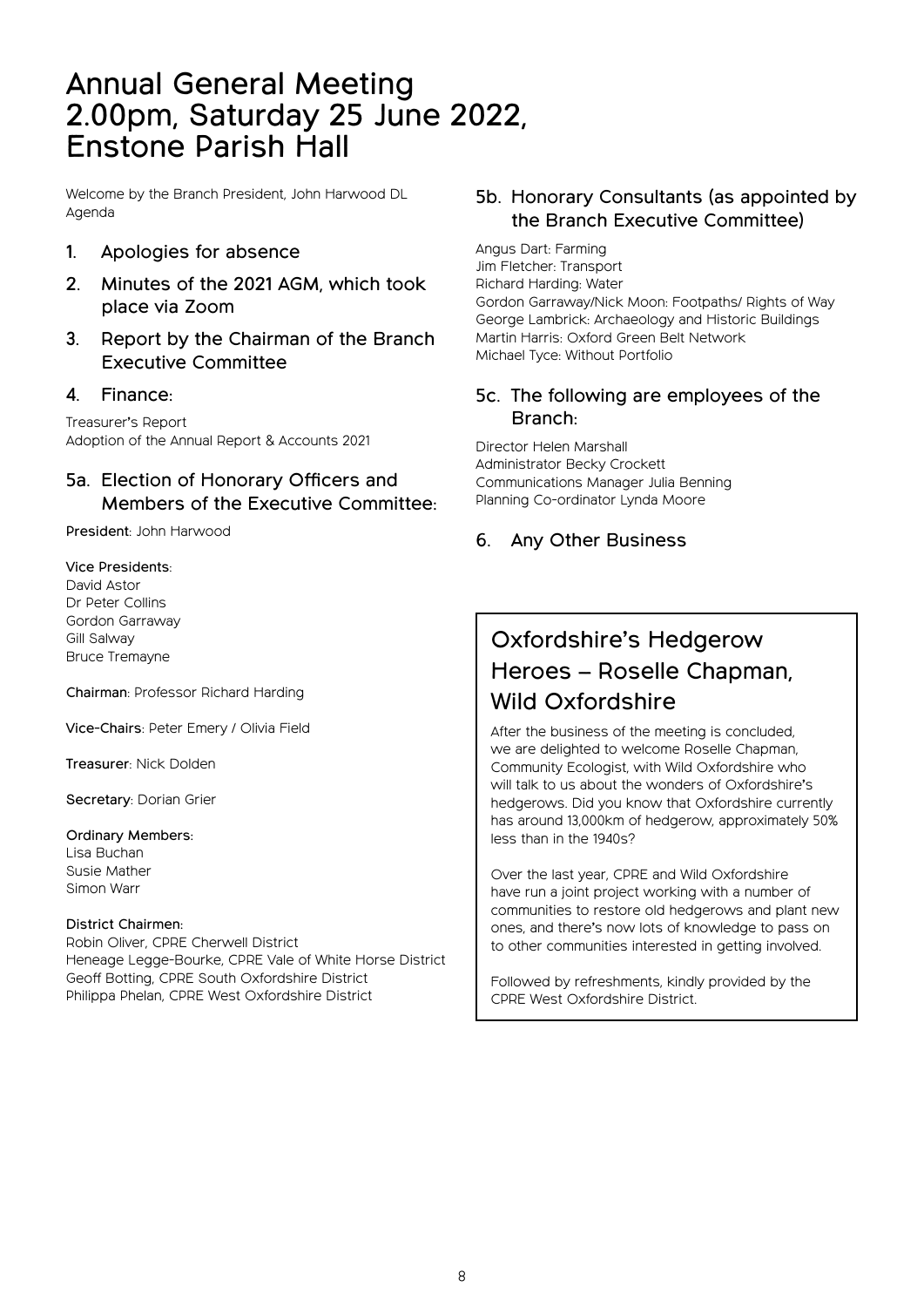# CPRE Oxfordshire Branch The minutes of the Annual General Meeting held by videoconference on Saturday 19th June 2021

CPRE Oxfordshire President, John Harwood, welcomed members to "this rather unusual AGM".

He paid tribute to all the members of the BEC for their sterling work and utmost dedication over the last year, in particular thanking the four retiring members who were being proposed for VPs at the AGM.

He noted that one could forgive our colleagues on the BEC and district committees if campaign weariness had become apparent but this was far from the case.

Now however, there are signs that a wider view is gaining ground; the Oxford – Cambridge motorway has been taken off the hob, although the ARC remains, and concerns about proposed planning reforms are increasingly being aired.

The fight is not yet won – but at least we can think seriously that it might be winnable.

In all of this the determination of the BEC and the district committees has been exemplary.

### AGENDA

1. Apologies for absence: Gordon Garraway, David Gilmour, Shirley Leach, Ticia Lever, Sarah Potter, Mike and Maria Rosa Fulton, Elaine Steane, Colin Thomas, Pat Toms

2. Minutes of the 2020 AGM, which took place by post, were accepted as a correct record and will be signed in due course.

3. Report by the Chairman of the Branch Executive Committee: Our Chairman, Dr Peter Collins, imparted the sad news that Peter Clare, a former Branch Treasurer, died last week. He expressed the groups' condolences to Sue Clare and paid a moving tribute, including Bruce Tremayne's reflection that he regarded Peter as "a wise and trusted colleague but it is the memory of his gentle charm which will remain with me most".

Peter referred to his written report which the members have received in the AGM pack. Since he wrote, the Queen's Speech has threatened England with a planning bill which will contain major development zones, unlikely to allow much local participation in decision making. He asked whether CPRE could convince a sufficient number of Tory MPs, whether they are levellers up or in the Shires, to be rebellious, to counteract their party's majority. In our 90th year, he welcomed our new Trustees and Honorary Consultants, forming a BEC which is balanced with the continuing experience of those who remain. He paid tribute to those who have been proposed as VPs, two former Chairmen of note, Gill Salway and Bruce Tremayne as well as Gordon Garraway, who created the Oxford Green Belt Way. A celebration will take place when we

can. We do have one notable success in that the money has arrived to provide a substantial grant to join with Wild Oxfordshire in delivering a community hedgerow project, the aim to reshape and enhance Oxfordshire's landscapes. We hope this will become an exemplar, the influence of which will extend far beyond the county's boundaries

The Chairman finished by thanking the membership for the opportunity to contribute to our activities as Chairman over the past few years and wished his successor good fortune.

Questions: John Broad noted that due to the local council elections, Oxfordshire is no longer completely Conservative. The Chairman remembered that Layla Moran Lib Dem had achieved an even greater majority than the Amersham candidate.

The President asked that the Chairman's Report be formally received, which was agreed.

4. Finance: Treasurer's Report and Adoption of the Annual Report and Accounts 2020:

Our Treasurer, Nick Dolden, expressed his thanks to Becky Crockett for keeping such excellent and clear records, to his predecessor Brian Wood and to the Chairman for their assistance.

The accounts have been approved by our Independent Examiner, Richard Broadbent.

On his recommendation, there are two additional notes in the accounts. 1) We do not currently have a reserves policy and the Trustees felt that one was not necessary in the past year. 2) We have adhered to the duty in relation to public benefit and the accounts do reflect that we are keeping within our overall objectives.

Overall, we have reported a surplus of £3k after the unrealised increase in the value of our investments.

JH thanked ND for taking over as Treasurer and for presenting the Accounts so well. The members agreed the reception of the Treasurer's Report and the adoption of the Annual Report and Accounts.

#### 5a. Election of Honorary Officers and Members of the Executive Committee:

(Peter Collins stood in as Chair for the opening item,)

PC put forward the name of John Harwood, to be reelected as President and this gained overwhelming support. PC asked JH to return and congratulated him on his reappointment.

President: John Harwood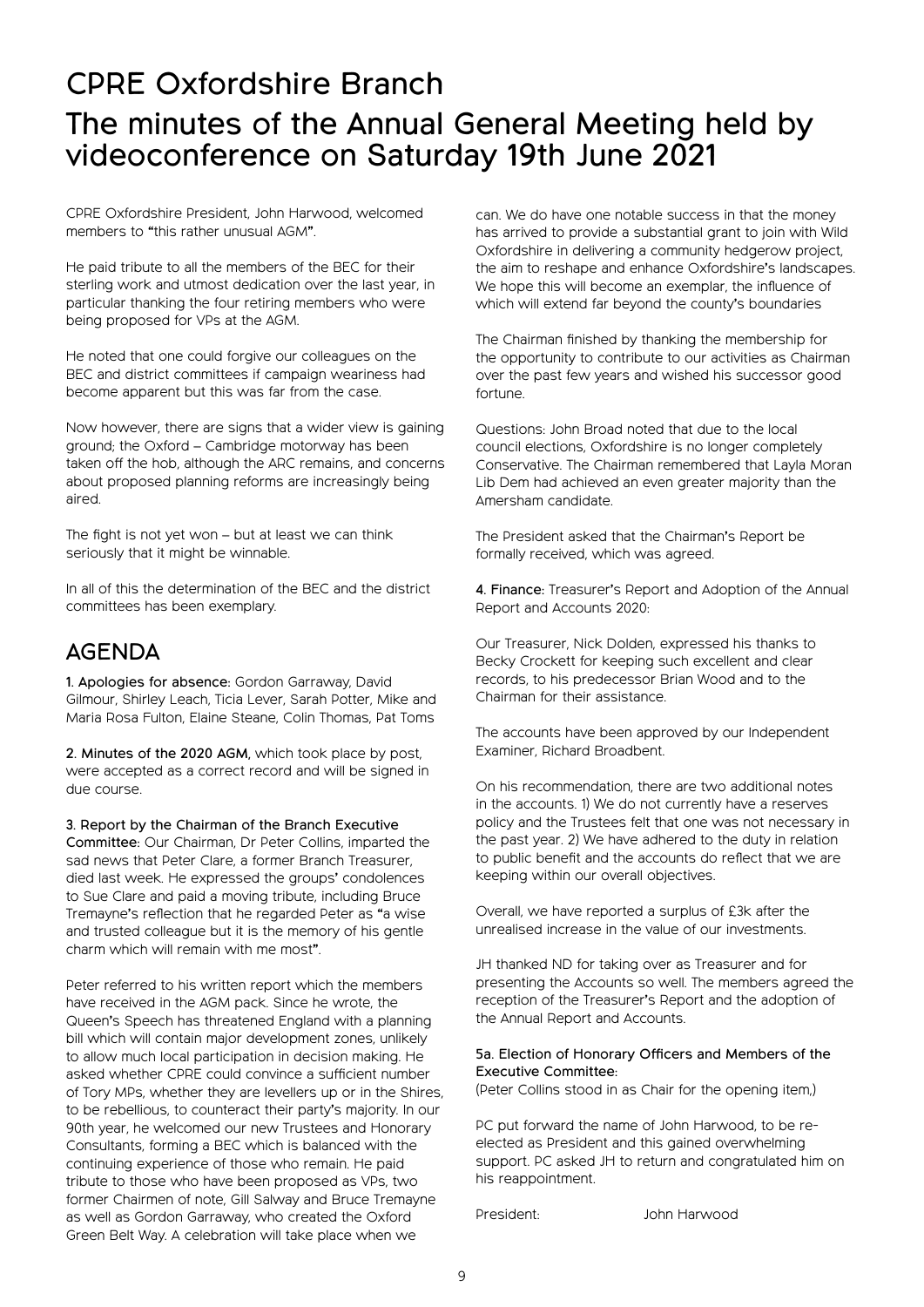Regarding the Vice Presidents, David Astor has agreed to serve for another year. There were four nominations for further Vice Presidents as put forward by the BEC. The president put to the vote the nominations for Peter Collins, Gordon Garraway, Gill Salway and Bruce Tremayne to be duly elected as Vice Presidents and this was agreed enthusiastically.

#### Vice Presidents:

David Astor Dr Peter Collins Gordon Garraway Gill Salway Bruce Tremayne

The Chair moved the appointment of the following:

| Professor Richard Harding |
|---------------------------|
| Brian Wood                |
| Nick Dolden               |
| Dorian Grier              |
|                           |

Ordinary Members:

Geoff Botting Lisa Buchan Peter Emery Olivia Field Colin Thomas

District Chairmen:

Sir David Gilmour, CPRE Cherwell Heneage Legge-Bourke, CPRE Vale of White Horse Richard Harding, CPRE South Oxfordshire Philippa Phelan, CPRE West Oxfordshire

These were duly elected and appointed to the Branch Executive Committee.

#### 5b. Honorary Consultants (as appointed by the Branch Executive Committee)

Lisa Cheung – Planning

Angus Dart – Farming

Jim Fletcher – Transport

Gordon Garraway/Nick Moon – Footpaths/ Rights of Way

Richard Harding – Water

Martin Harris – Oxford Green Belt Network

George Lambrick – Archaeology and Historic Buildings

Michael Tyce – Without Portfolio

#### 5c. The following are employees of the Branch:

Director – Helen Marshall

Administrator – Becky Crockett

Communications Manager – Julia Benning

Finally, JH invited Richard Harding, as incoming Chairman to say a few words.

RH thanked the membership for the honour of being elected as Chairman of the Branch and thanked trustees old and new. It is a great achievement in our 90th year to have such a vibrant community of people to help us move forward and continue being effective.

Our next big campaign will be Oxfordshire 2050. The hints that we have had are good and bad; there will be increased pressure for development and house building but we keep being promised that we will see protection for nature and the environment. We will need to hold our politicians to these promises. RH is a climate activist, but recognises that this is only one element of CPRE's core task of protecting the countryside.

JH thanked RH and then proposed a formal vote of thanks to Peter Collins, on his stepping down as Chairman of the BEC, for his service to CPRE and to record our appreciation, which garnered an enthusiastic and grateful response and this was resolved accordingly.

#### 6. Any Other Business:

There was no AOB.

JH gave thanks to all in attendance and hoped that we might meet in person next year